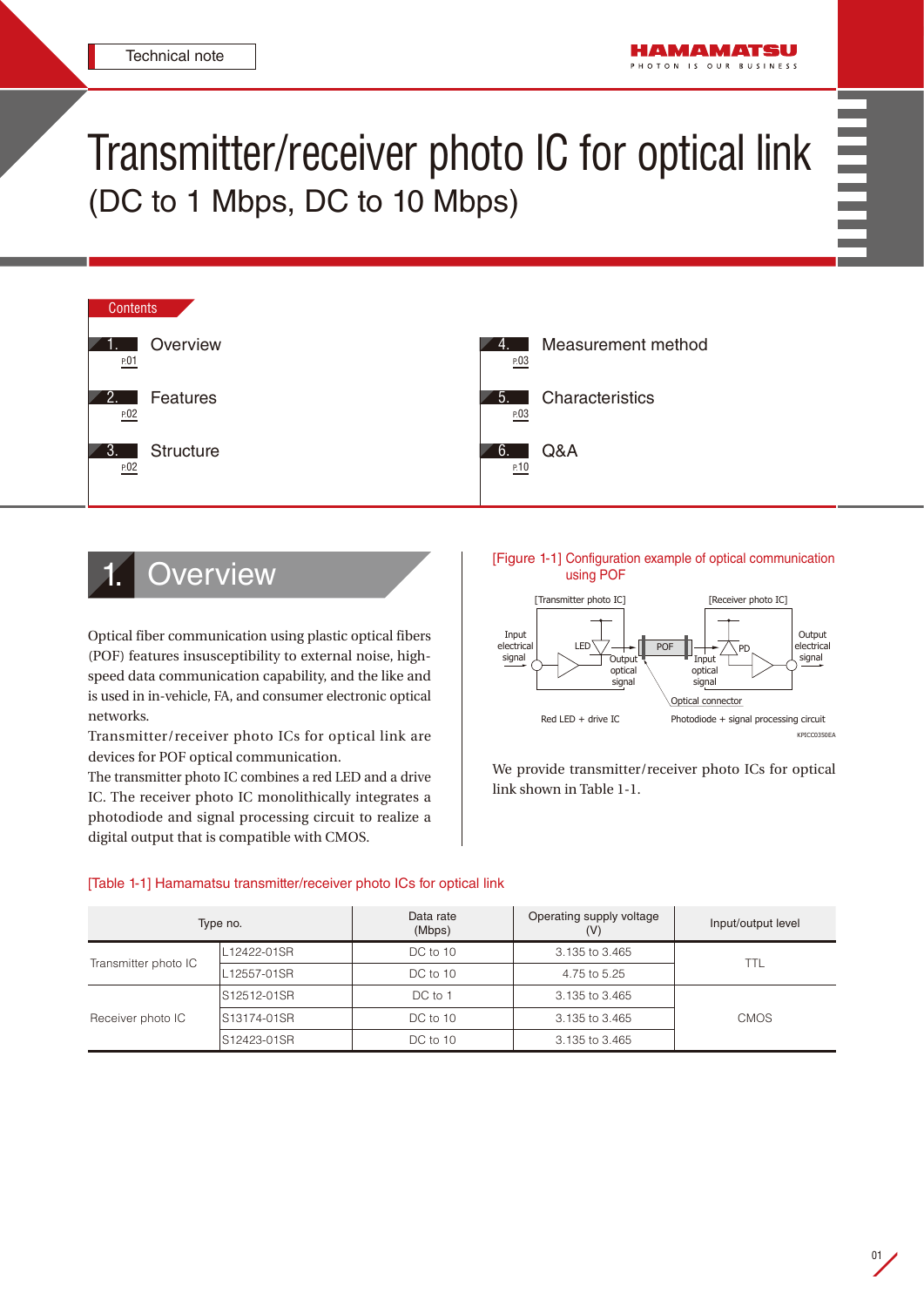# <span id="page-1-0"></span>2. Features

- ▶ Transmitter photo IC and receiver photo IC are available.
- Monolithic structure (receiver photo IC)

Receiver photo ICs integrate the photodiode and signal processing circuit into a monolithic structure to reduce effects from external electromagnetic noise.

▶ Wide dynamic range (receiver photo IC)

# 3. Structure

Figure 3-1 (a) shows a block diagram of the transmitter photo IC. When an electrical signal is input, the LED | emits light.

Figure 3-1 (b) shows a block diagram of the receiver photo IC. When an optical signal is input to the photodiode, an amplifier converts the current into voltage and amplifies the signal. Then, a comparator converts the signal into CMOS digital output.

## [Figure 3-1] Block diagram

#### (a) Transmitter photo IC



#### (b) Receiver photo IC

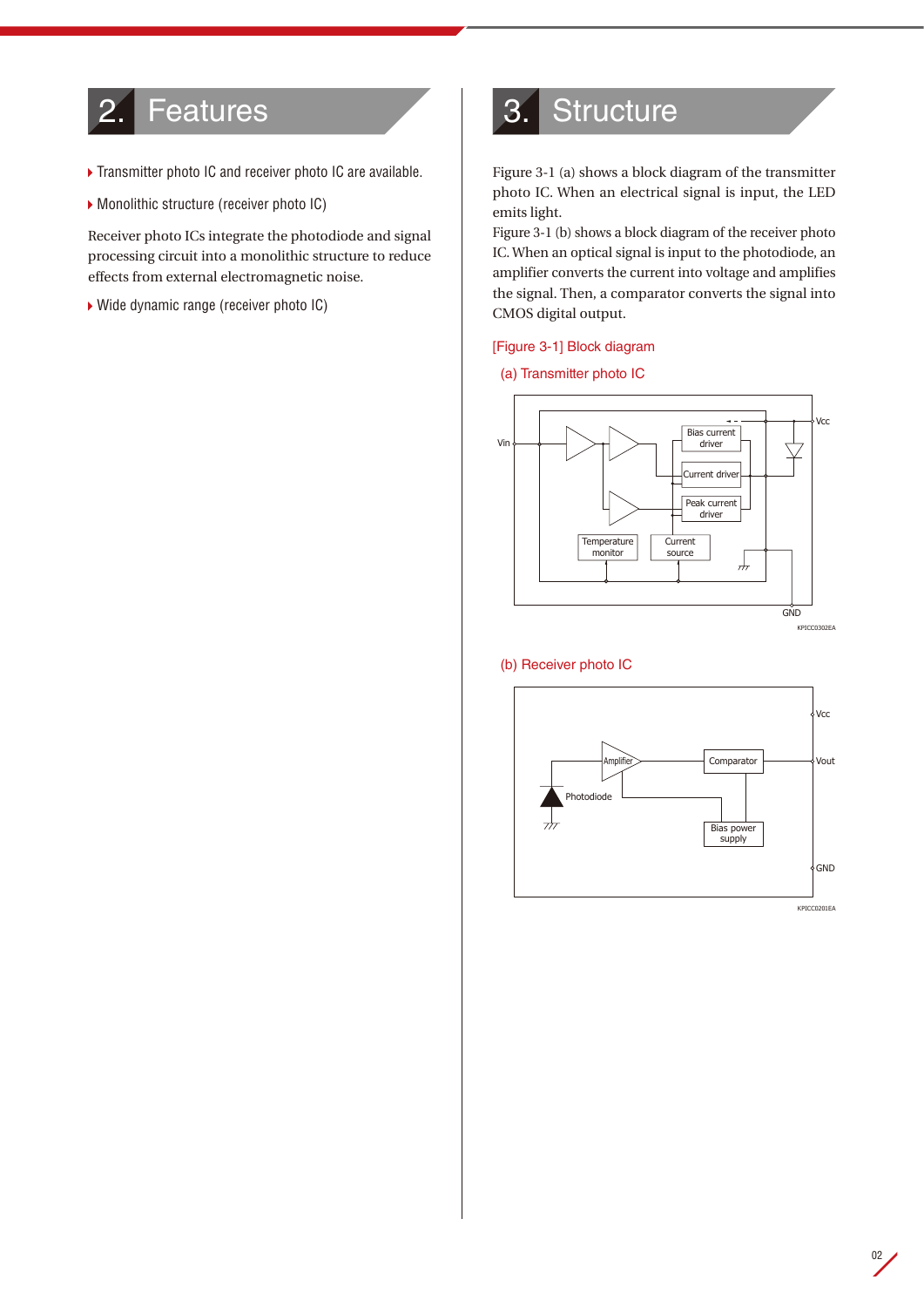# <span id="page-2-0"></span>4. Measurement method

Figure 4-1 shows a measurement circuit for transmitter/ receiver photo ICs for optical link.

#### [Figure 4-1] Measurement circuit

#### (a) Transmitter photo IC



- \*1: Anritsu ML910B (MA9802A) or equivalent
- \*2: Mitsubishi Chemical GH4001 (POF, 1 m) or equivalent<br>\*3: Hamamatsu APD module C5668 (fc=1 GHz) or equivalent
	-
	- \*4: NRZ signal in transmission band (1 Mbps or 10 Mbps) V(hi) ≥ 2.0 V, V(lo) ≤ 0.4 V, tr, tf ≤ 1 ns
	- \*5: Frequency bandwidth of 400 MHz or higher
	- \*6: 1 MHz, 1 pF or lower

KPICC0351EB

#### (b) Receiver photo IC



\*1: Mitsubishi Rayon GH4001 (POF, 1 m) or equivalent \*2: Includes parasitic capacitance such as a probe connector evaluation circuit

\*3: NRZ signal in the transmission band (1 Mbps or 10 Mbps)<br>V(hi) ≥ 2.0 V, V(lo) ≤ 0.4 V, tr, tf ≤ 1 ns

 $*(m) = 2m \cdot f \cdot (m) = 0 \cdot 1 \cdot f \cdot m$  in the table below

| <u>chonique as shown in the table below</u> |                        |        |                      |  |  |
|---------------------------------------------|------------------------|--------|----------------------|--|--|
|                                             | Parameter              | Symbol | <b>Typical value</b> |  |  |
|                                             | Rise time              |        | 1 <sub>ns</sub>      |  |  |
|                                             | Fall time              | tf     | 1 <sub>ns</sub>      |  |  |
|                                             | Pulse width distortion | ۸т     | $-0.5$ ns            |  |  |
|                                             | <b>Jitter</b>          | Δti    | $-0.5$ ns or less    |  |  |
|                                             |                        |        |                      |  |  |

\*5: Frequency bandwidth of 400 MHz or higher

\*6: 1 MHz, 1 pF or lower

KPICC0352EA

KPICC0352EA

# 5. Characteristics

#### [Figure 5-1] Directivity (typical example)

#### (a) Transmitter photo IC

Directivity



(b) Receiver photo IC



# [Figure 5-2] Fiber coupling efficiency (typical example)

# (a) Transmitter photo IC



Horizontal shift distance (µm)

KPICB0261EA

KPICB0259EA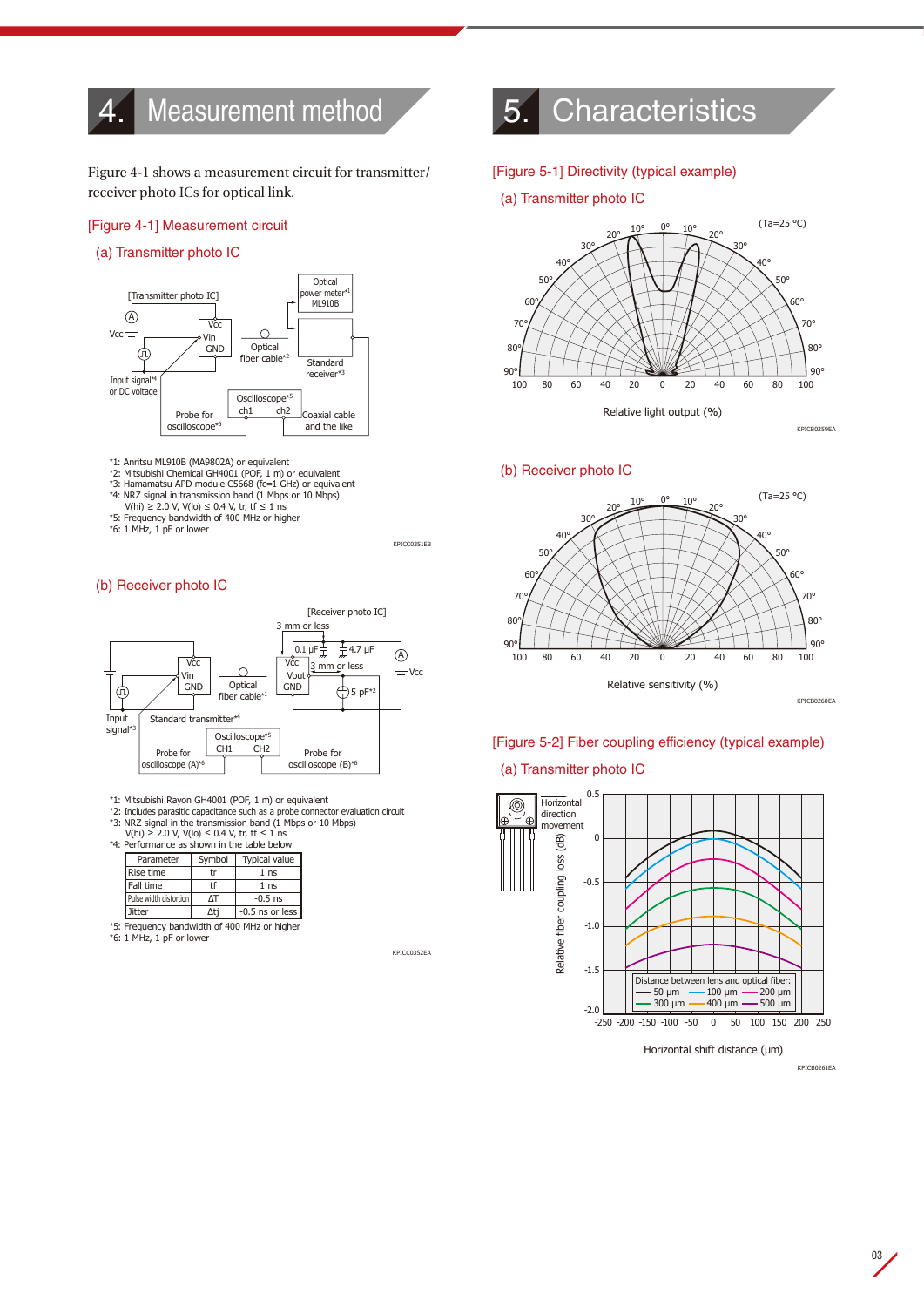# (b) Receiver photo IC











## (b) Current consumption



KPICB0264EB





(d) Fall time

KPICB0262EA



KPICB0266EB

# (e) Pulse width distortion



KPICB0267EB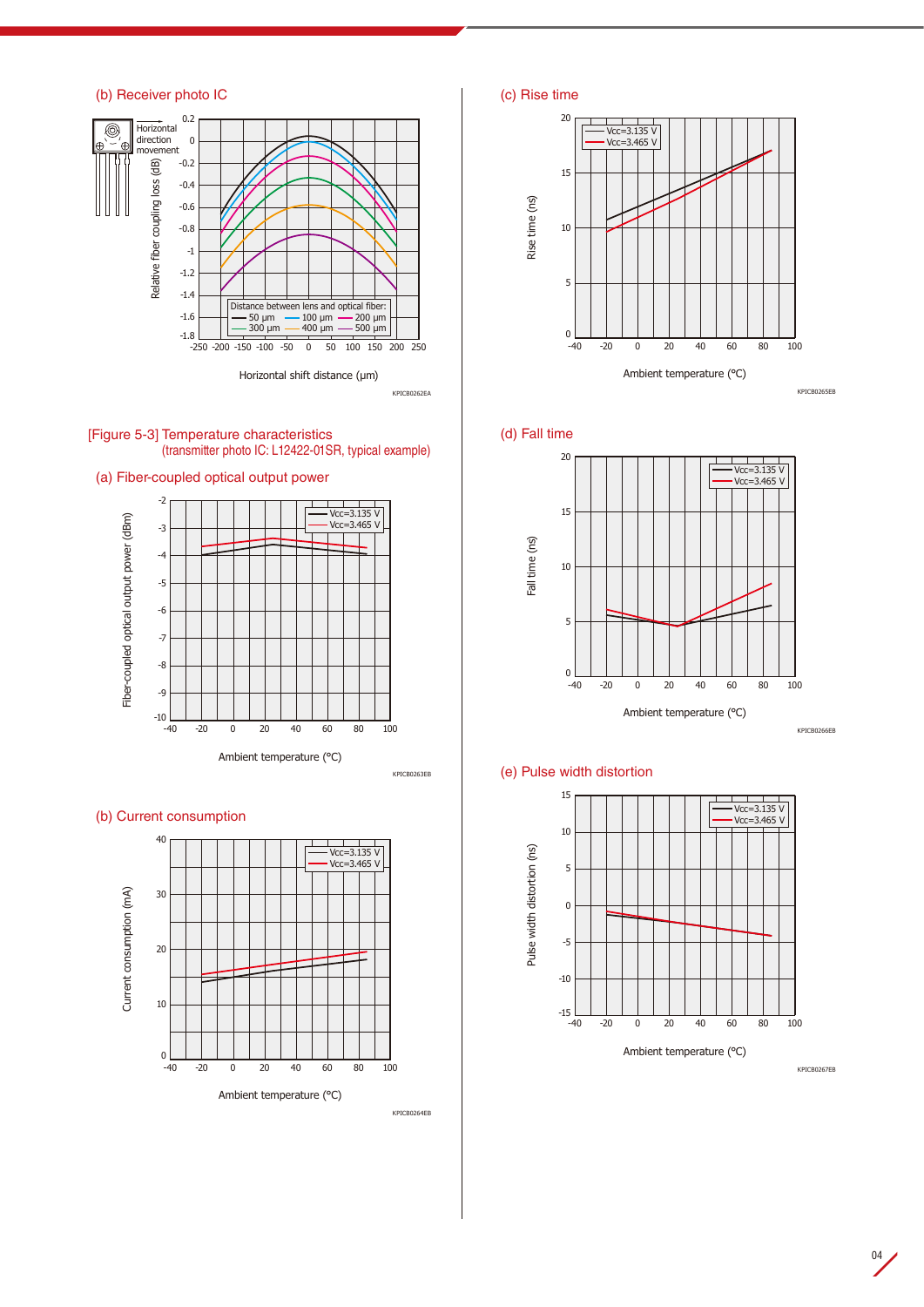

[Figure 5-4] Temperature characteristics

(transmitter photo IC: L12557-01SR, typical example)

Ambient temperature (°C)

-40 -20 0 20 40 60 80 100

 $0$   $\frac{1}{20}$ 

KPICB0330EA







KPICB0332EA

[Figure 5-5] Temperature characteristics (receiver photo IC: S12512-01SR, typical example)

(a) Current consumption



KPICB0268EA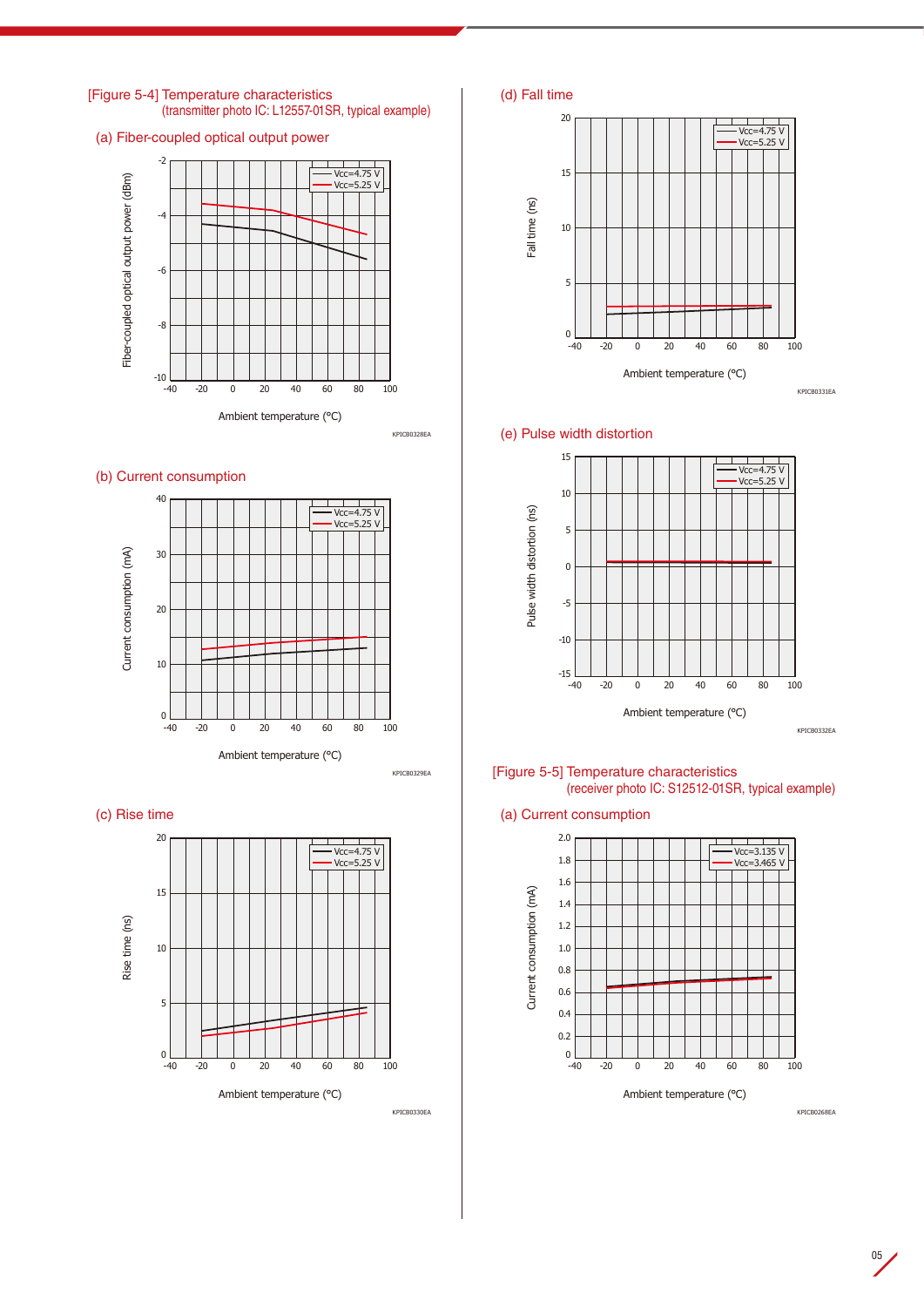





KPICB0270EA

KPICB0271EB





(e) Pulse width distortion (Pin=0 dBm)



KPICB0272EB

(f) Pulse width distortion (Pin=-25 dBm)



KPICB0273EB

# (g) Jitter (Pin=0 dBm)



KPICB0274EA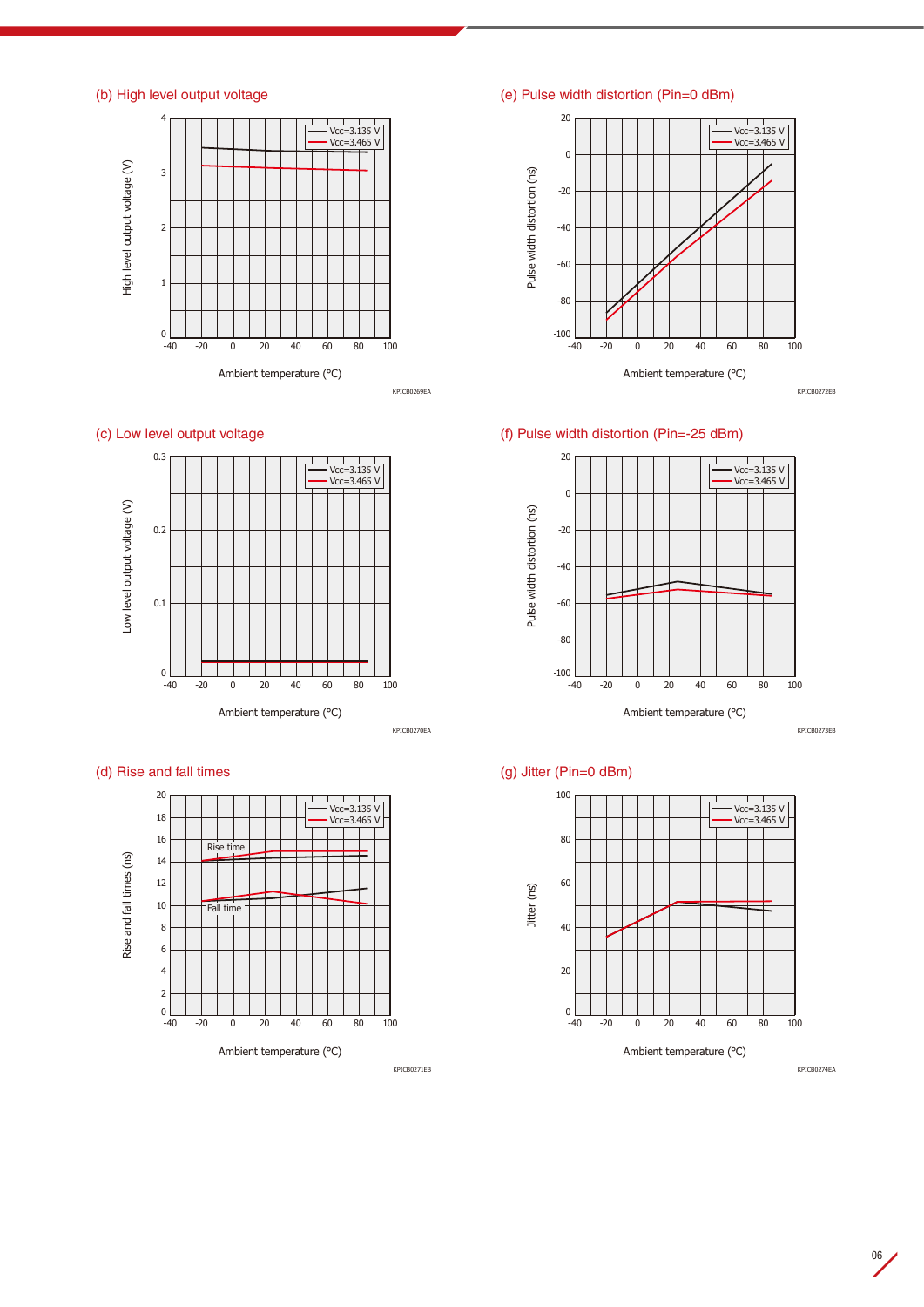











KPICB0277EA

(c) Low level output voltage



(d) Rise and fall times



KPICB0279EA

# (e) Pulse width distortion (Pin=0 dBm)



KPICB0280EA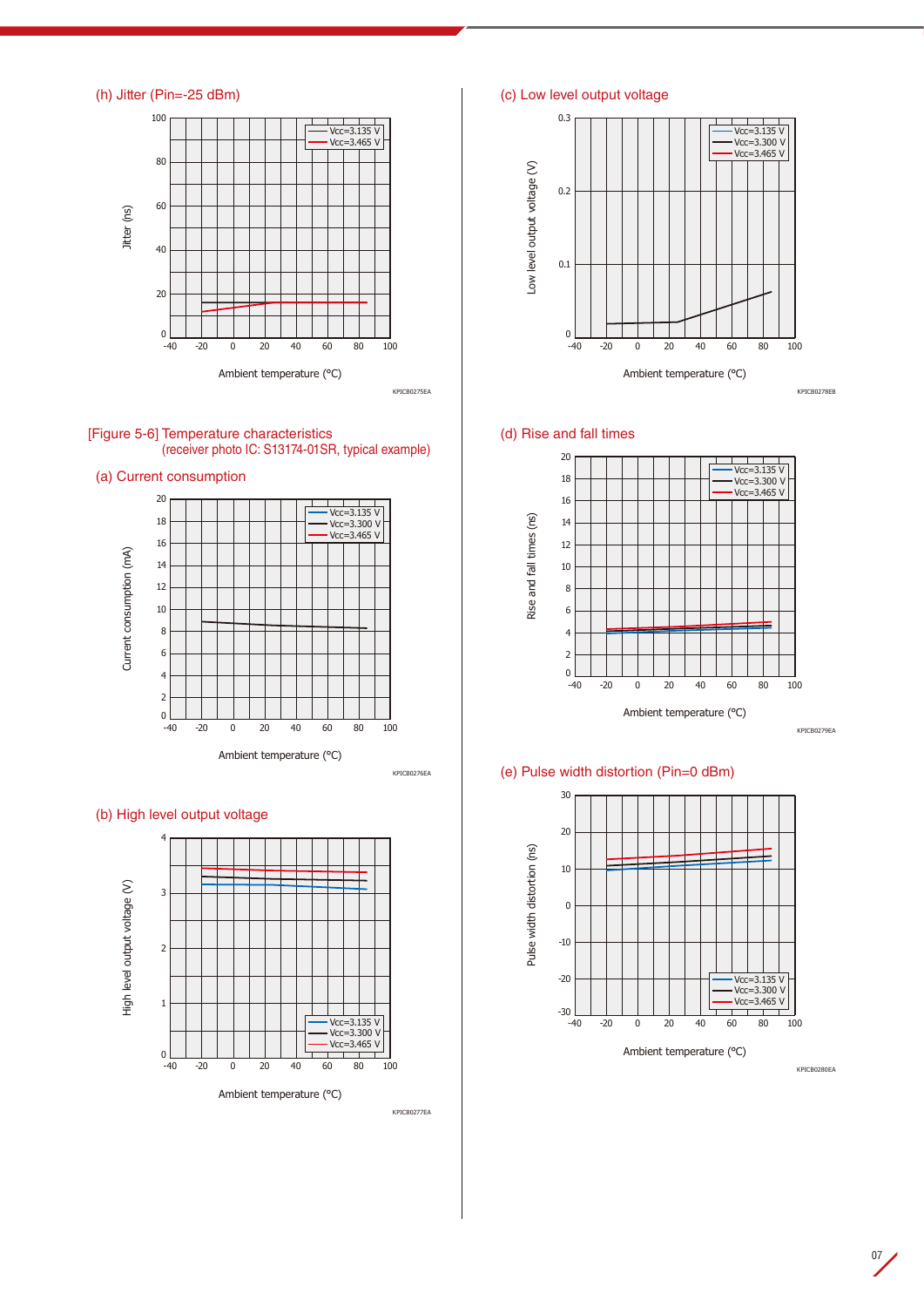





KPICB0282EA

KPICB0283EA

# (h) Jitter (Pin=-24 dBm)



#### [Figure 5-7] Temperature characteristics (S12423-01SR, typical example)

## (a) Current consumption



## (b) High level output voltage



KPICB0334EA

## (c) Low level output voltage



KPICB0335EA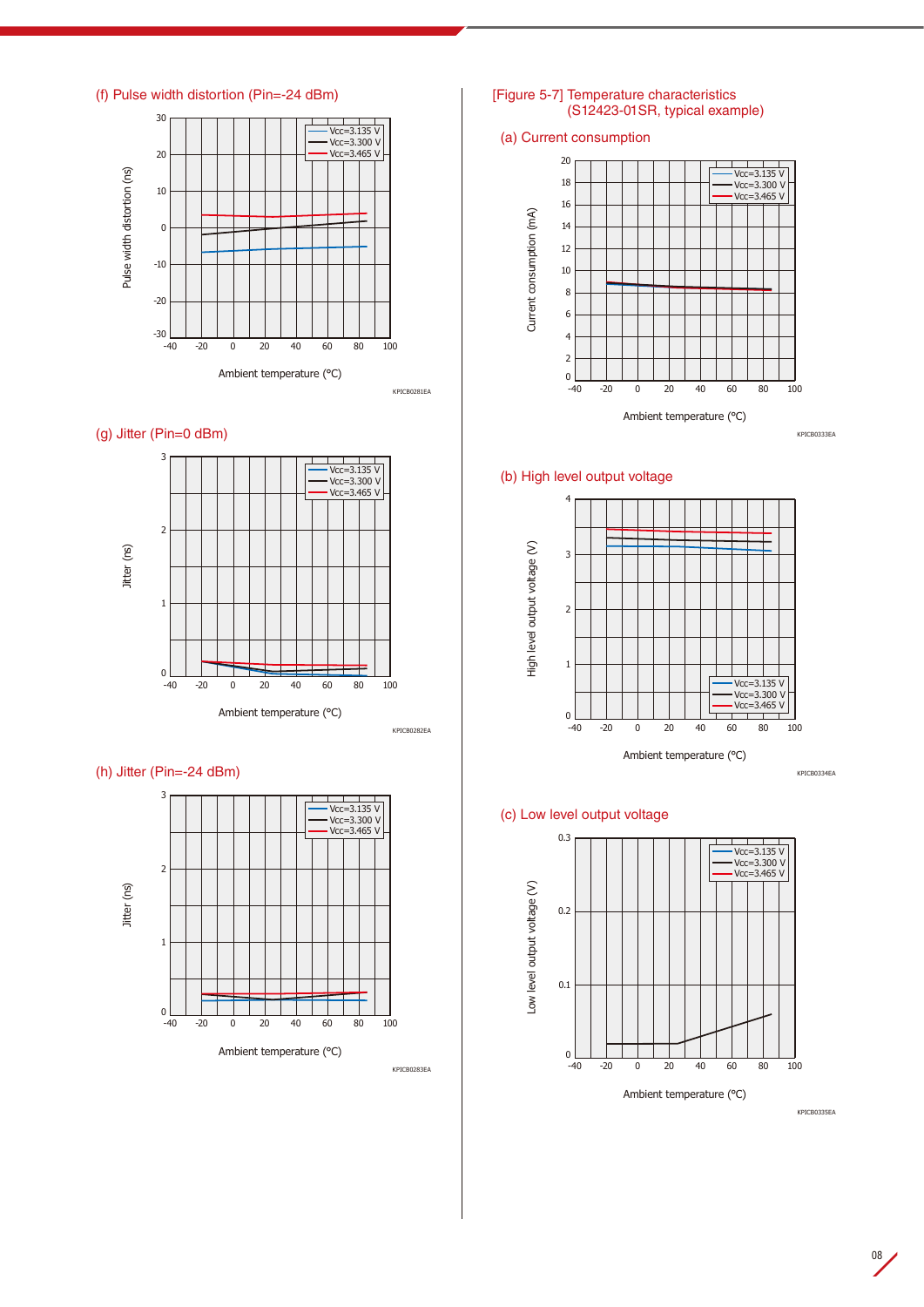





# (f) Pulse width distortion (Pin=-2 dBm)



KPICB0338EA

KPICB0337EA

(g) Pulse width distortion (Pin=-20 dBm)



## (h) Jitter (Pin=-2 dBm)



KPICB0340EA

# (i) Jitter (Pin=-20 dBm)



KPICB0341EA